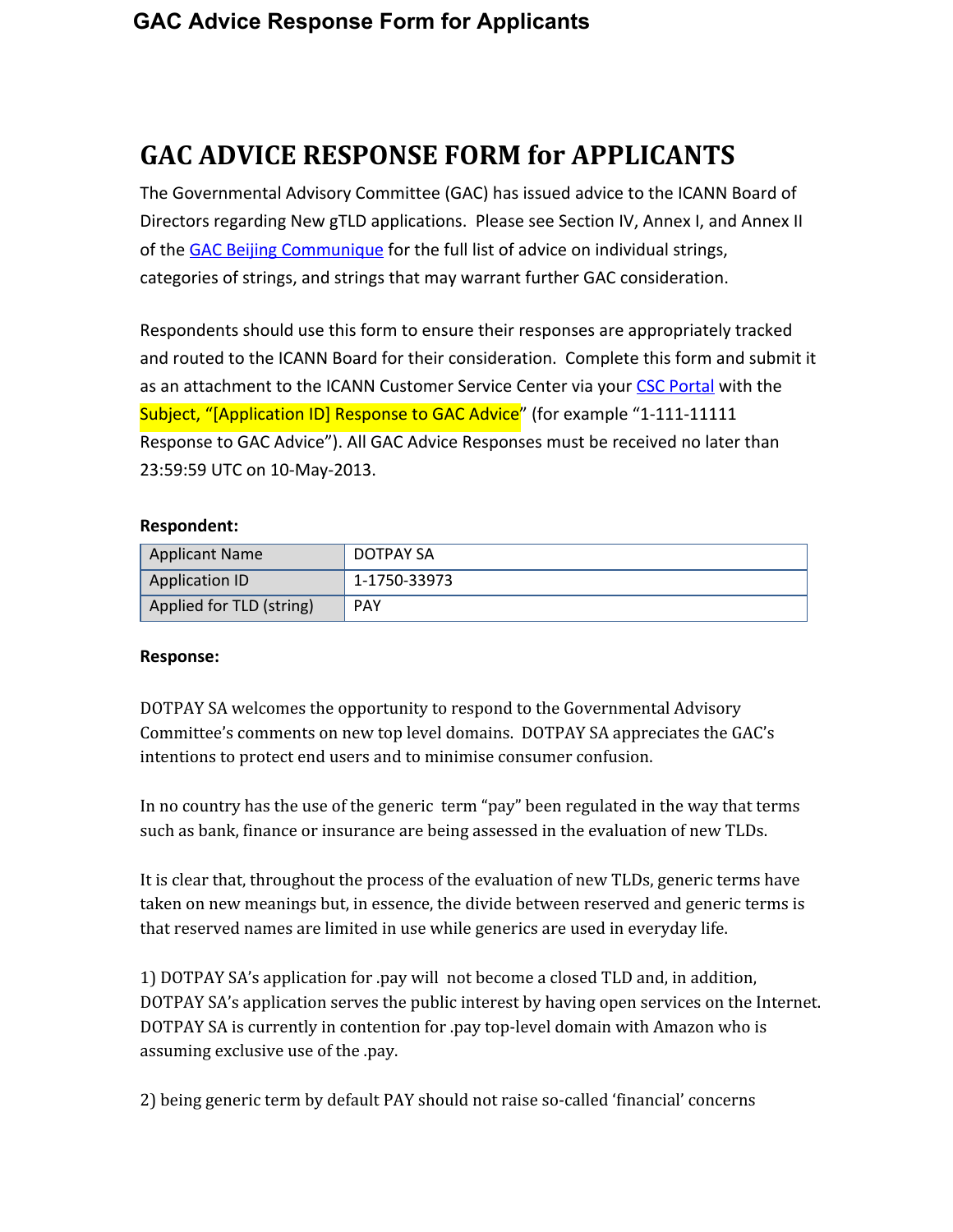### **GAC Advice Response Form for Applicants**

otherwise similar concerns would have to be applied top-level-domains as BUY, SALE, SHOP, BOOK, PIZZA and many others as all these generic terms, along with and similar to PAY, assume money value exchanges over the communications network.

The key features of DOTPAY SA's application address, precisely, the concerns that the GAC has generally identified. For example, the security of Internet payment systems and the minimisation of registrant confusion.

In particular, as part of DOTPAY SA's efforts dedicated to minimising the probability of confusion, there is second level label selection (SLLS) policy implementation. Through SLLS, DOTPAY SA, will provide incentive registration of personal mobile telephone numbers (PMTN) as the second level of .pay DNS name for individuals. Telephone numbers are unique by default and, to avoid confusion, Registrars will be advised to verify each Registrant via SMS providing a verification code for online registration of the PMTN.pay name.

SLLS also implies registration of real names for individuals along with trademarks and 'doing business as' (DBA) names for institutions as second level labels for .pay names.

While the trademark confusion issue is being addressed by ICANN via the Trademark Clearing House establishment the registration of personal names (real names) for individuals and DBA names for businesses as second level labels will be provided on First Come-First Served terms. Each real name registration will be accompanied by a free registration of PMTN for purposes of verification and avoidance of a confusion. For SMS verification DOTPAY SA is considering using [www.nexmo.com](http://www.google.com/url?q=http%3A%2F%2Fwww.nexmo.com&sa=D&sntz=1&usg=AFQjCNEvFb6HaHjjBjX1ZQ6UghcckrYBCg) services.

DOTPAY SA's treatment of .pay relies on a highly innovative expression of the possibilities for new top level domains. That innovation is based on patented technologies that drive the DOTPAY SA system.

We believe that the perceptions of risk about transferring money using the Internet are, in practice, unfounded given the ubiquity of online banking. The evaluators may have made some assumptions that a .pay TLD "would be vulnerable to online fraud and abuse" which has no basis in fact given the actual services which will be provided by the .pay TLD.

The impact of very specific patented technology developments which address precisely the consumer concerns about banking services which are already in play in the existing banking market are the unique selling proposition of the .pay TLD.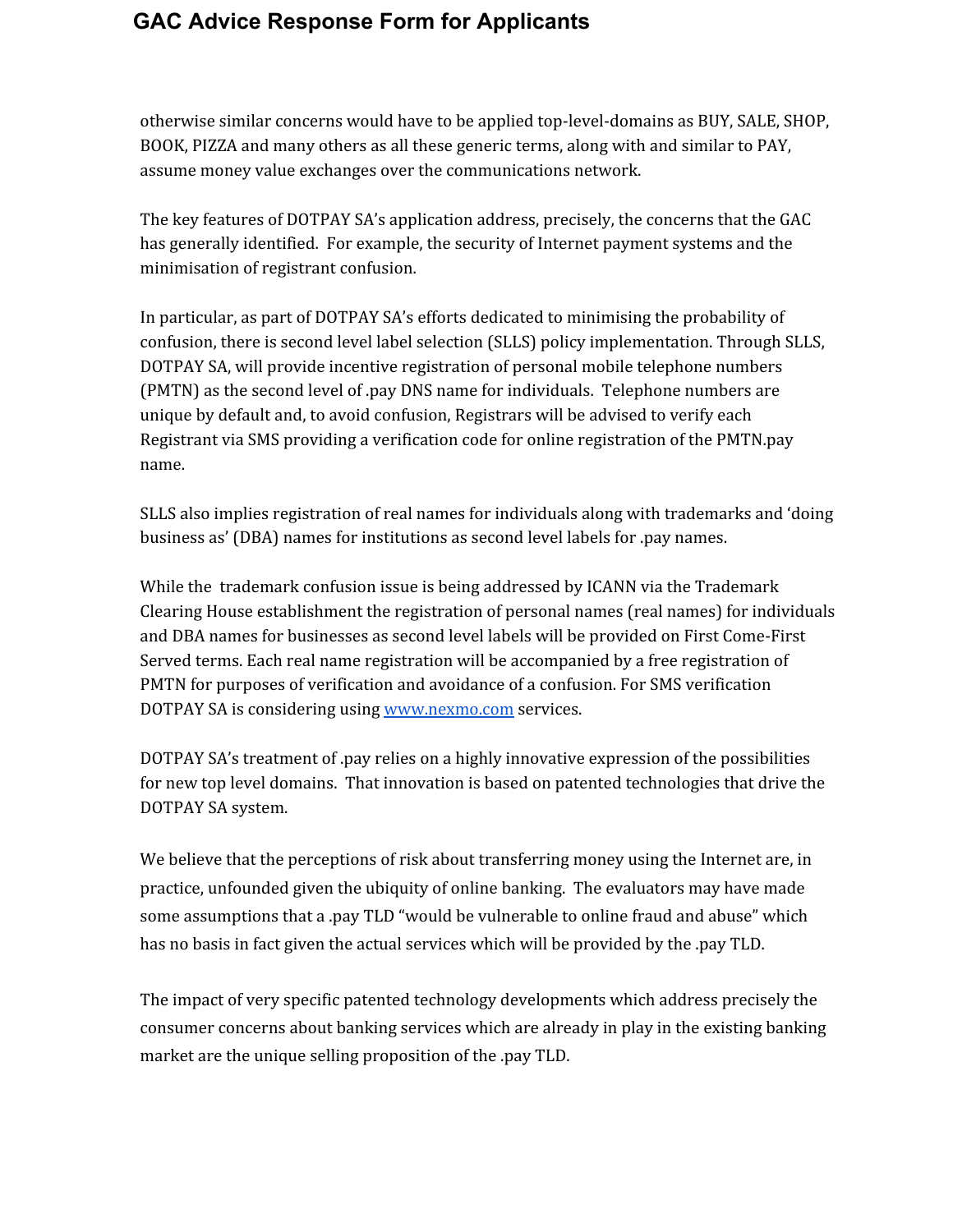#### **GAC Advice Response Form for Applicants**

In the case of .pay, the patented technologies which support the operation of the TLD are far superior to those used by legacy banking providers. These patented technologies will be built upon existing industrial security mechanisms compliant with Payment Card Industry Data Security Standards (PCI DSS) which along with mandatory implementation of DNSSEC and voluntary SLLS policy implementation by DOTPAY SA only improves the level of transaction security. The patented approach defines registry and payment services wherein only registry services will be provided by DOTPAY SA. The payment services will still be provided by financial service providers which are currently heavily regulated worldwide.

DOTPAY SA registry services assumes the replacement of account identification details (IDs) with DNS names while payment services are assumed to be provided by payment service-compliant entities, not DOTPAY SA. DOTPAY SA **registry** services is completely decoupled from **payment** services in the same way as the .COM registry services are decoupled from services provided by banks using .com names such as citibank.com.

The concerns about security, fraud and abuse are addressed by DOTPAY SA in its application by placing a restriction on IP addresses mapped to .pay names in order to control communication end-points ensuring their compliance with applicable security standards.

The .pay application "offers the registrant a range of multi-vendor and multi-payment services" assuming products and discovery services which, along with payment facilities, provide customers with an electronic cycle of purchasing goods and services.

Unlike other applicants for "financial services" TLDs, .pay targets small & medium businesses and individuals to facilitate a more efficient e-commerce environment for low and medium-priced purchases and has to provide a more affordable pricing model.

In addition, DOTPAY SA has partnered with Knipp Medien und Kommuikation GmbH) to collaborate with law enforcement authorities and security agencies in order to take quick action in case a .pay name is reported to be involved in malicious activity. The "Rapid Takedown Policy" submitted in the application materials includes best industry standard responses to ICANN's Applicant Guidebook requirements including

\* clear and consistent procedures to quickly stop the malicious activity (after the activity was confirmed and impact of the measures has been assessed),

\* specific rules regarding the notification of involved parties